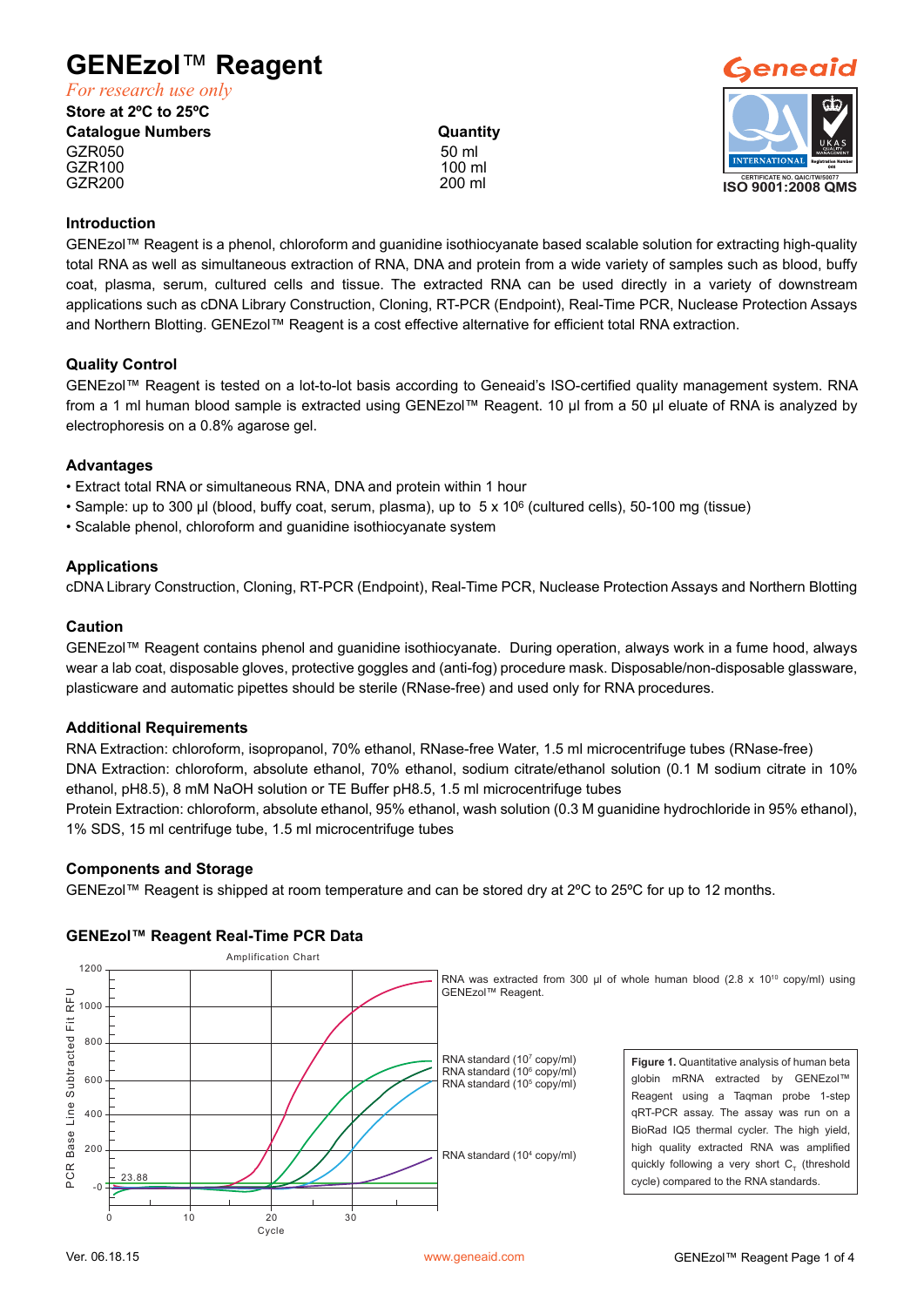# **RNA Extraction Protocol Procedure**

Please read the entire instruction manual prior to starting the Protocol Procedure.

#### **1. Sample Homogenization**

Sample preparation should be performed at room temperature. Please follow the table below for specific sample preparation. To avoid DNA contamination of extracted RNA, be sure and use the indicated volume of GENEzol™ Reagent.

| <b>Sample</b>                                                                                                                      | <b>Procedure</b>                                                                                     |  |  |
|------------------------------------------------------------------------------------------------------------------------------------|------------------------------------------------------------------------------------------------------|--|--|
|                                                                                                                                    | Remove the culture medium from culture dish.                                                         |  |  |
| <b>Adherent Cultured Cells</b>                                                                                                     | Directly add 100 µl of GENEzol™ Reagent per cm <sup>2</sup> of culture dish surface area.<br>2.      |  |  |
|                                                                                                                                    | Lyse the cells directly in the culture dish by pipetting several times.<br>3.                        |  |  |
|                                                                                                                                    | Incubate the sample mixture for 5 minutes at room temperature.<br>4.                                 |  |  |
|                                                                                                                                    | Transfer the sample to a new 1.5 ml of microcentrifuge tube (RNase-free).<br>5.                      |  |  |
|                                                                                                                                    | Transfer cells (up to $5 \times 10^6$ ) to a 1.5 ml microcentrifuge tube (RNase-free).               |  |  |
| <b>Suspension Cultured Cells</b>                                                                                                   | Harvest cells by centrifugation at 300 x g for 5 minutes to form a cell pellet.<br>2.                |  |  |
|                                                                                                                                    | Remove the culture medium completely.<br>3.                                                          |  |  |
|                                                                                                                                    | Add 1 ml of GENEzol™ Reagent to the cell pellet and lyse the cells by pipetting several times.<br>4. |  |  |
|                                                                                                                                    | Incubate the sample mixture for 5 minutes at room temperature.<br>5.                                 |  |  |
|                                                                                                                                    | Add 1 ml of GENEzol™ Reagent to 50-100 mg of tissue sample.<br>1.                                    |  |  |
| Tissue                                                                                                                             | Homogenize tissue samples using a glass-Teflon or Polytron homogenizer.<br>2.                        |  |  |
|                                                                                                                                    | Incubate the homogenized sample for 5 minutes at room temperature.<br>3.                             |  |  |
|                                                                                                                                    | Transfer the sample to a new 1.5 ml of microcentrifuge tube (RNase-free).<br>4.                      |  |  |
|                                                                                                                                    | <b>Transfer up to 300 µl of liquid sample</b> to a 1.5 ml of microcentrifuge tube (RNase-free).      |  |  |
| Body Fluids (blood, buffy                                                                                                          | Add 3 volumes of GENEzol™ Reagent to each volume of liquid sample (3:1)<br>2.                        |  |  |
| coat, plasma, serum)                                                                                                               | Mix well by vortex.<br>3.                                                                            |  |  |
|                                                                                                                                    | Incubate the sample mixture for 5 minutes at room temperature.<br>4.                                 |  |  |
| MOTE. Essessades ubjek esateja kiek leude effet antejas askasadesides en subesalkilen meterial mederas this entimed stan following |                                                                                                      |  |  |

NOTE: For samples which contain high levels of fat, proteins, polysaccharides, or extracellular material, perform this optional step following sample homogenization. However, if DNA extraction is required, DO NOT perform this additional step.

1. Centrifuge the sample at 12-16,000 x g for 10 minutes to remove insoluble particles.

NOTE: Following centrifugation of high fat content samples, a layer a fat will float on the supernatant. Remove and discard the fatty layer.

2. Transfer the clear supernatant to a new 1.5 ml microcentrifuge tube (RNase-free).

3. Proceed to Step 2 Phase Separation.

#### **2. Phase Separation**

1. **Add 200 μl of chloroform to the sample per 1 ml of GENEzol™ Reagent used in sample homogenization**.

2. Shake the microcentrifuge tube vigorously for 10 seconds.

3. Centrifuge the sample at 12–16,000 x g for 15 minutes at 4ºC to separate the phases.

NOTE: RNA is in the colorless upper aqueous phase which is approximately 50% of the total volume.

4. Transfer the upper aqueous phase to a new 1.5 ml microcentrifuge tube (RNase-free).

NOTE: Be careful not to draw any of the interphase layer (white) or organic phase layer (red) when transferring the aqueous layer. If DNA isolation is required, save the interphase and organic phase then proceed with the DNA Extraction protocol on page 3.

#### **3. RNA Precipitation**

1. **Add 1 volume of isopropanol to the aqueous phase** then mix by inverting the tube several times.

- 2. Incubate the sample mixture for 10 minutes at room temperature.
- 3. Centrifuge the sample at 12–16,000 x g for 10 minutes at 4ºC to form a tight RNA pellet.
- 4. Carefully remove and discard the supernatant.

#### **4. RNA Wash**

- 1. **Add 1 ml of 70% ethanol** to wash the RNA pellet then vortex briefly.
- 2. Centrifuge the sample at 12–16,000 x g for 5 minutes at 4ºC.
- 3. Being careful not to contact the RNA pellet, remove the supernatant with a pipette.
- 4. Air-dry the RNA pellet for 5-10 minutes at room temperature.

NOTE: DO NOT dry the RNA pellet by vacuum centrifuge and avoid over drying the RNA pellet.

#### **5. RNA Resuspension**

1. **Add 20-50 μl of RNase-free Water** to resuspend the RNA pellet.

2. Incubate at 55-60ºC for 10-15 minutes to dissolve the RNA pellet.

NOTE: Occasionaly tapping the bottom of the tube during incubation will promote RNA rehydration.

The RNA is ready for downstream applications or storage at -70ºC.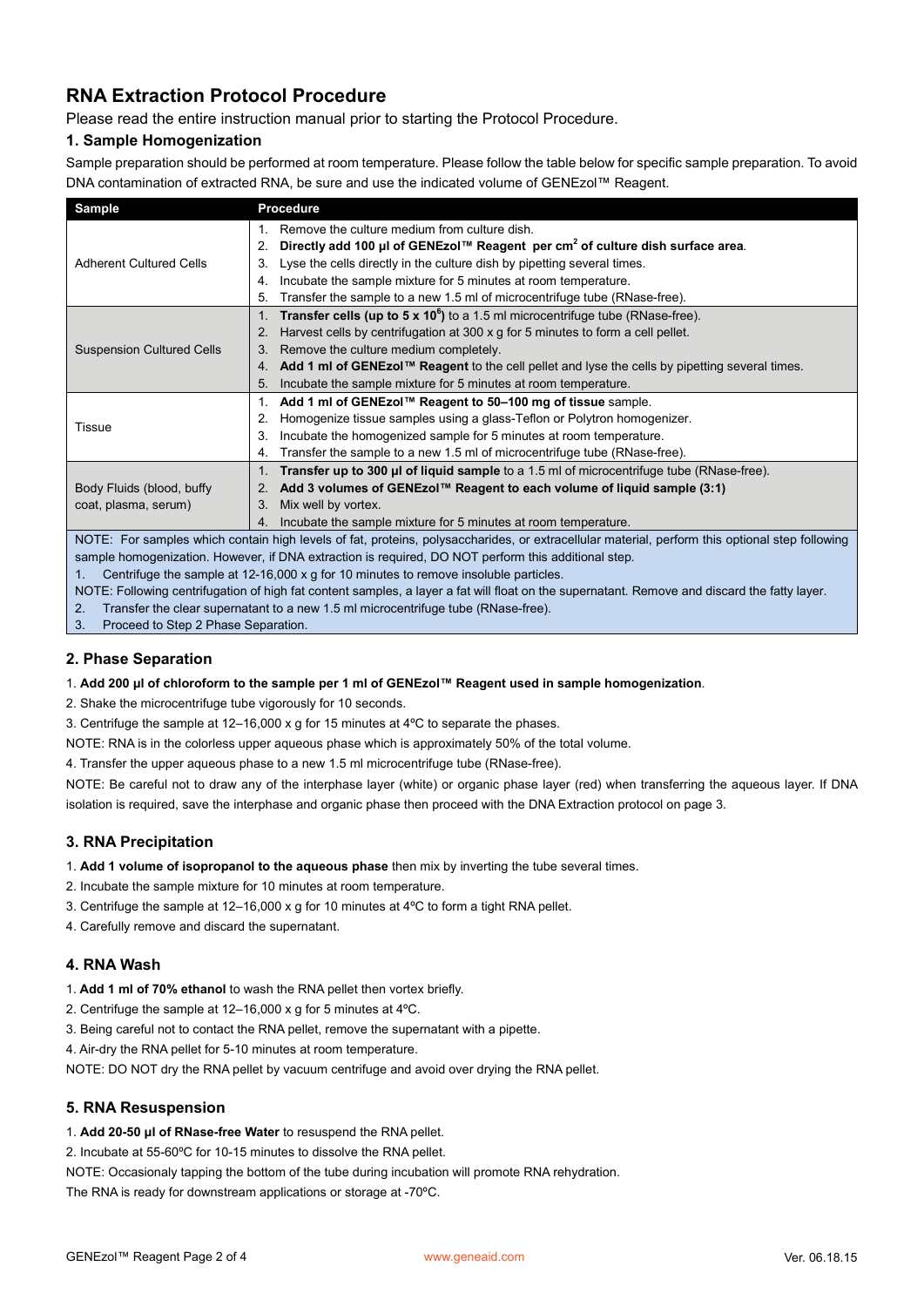# **DNA Extraction Protocol Procedure**

Please read the entire instruction manual prior to starting the Protocol Procedure.

**NOTE: DNA is extracted from the interphase and organic phase which was saved following the removal of the aqueous phase in the Phase Separation step.** 

### **1. DNA Precipitation**

1. Carefully remove any residual upper aqueous phase layer.

NOTE: This step is critical for ensuring extracted DNA quality.

- 2. **Add 300 μl of absolute ethanol to the sample per 1 ml of GENEzol™ Reagent used in sample homogenization**.
- 3. Mix by inverting the tube several times.
- 4. Incubate the sample for 5 minutes at room temperature.

5. Centrifuge the sample at 2,000 x g for 5 minutes at 4ºC then carefully remove the supernatant.

NOTE: If protein isolation is required, save the phenol-ethanol supernatant in a 15 ml centrifuge tube. The supernatant can be stored at -70ºC for several months.

#### **2. DNA Wash**

1. **Add 1 ml of sodium citrate/ethanol solution (0.1 M sodium citrate in 10% ethanol, pH8.5) to the sample per 1 ml of GENEzol™ Reagent used in initial sample homogenization**.

2. Incubate the sample for 30 minutes at room temperature. During incubation, gently invert the tube occasionally.

3. Centrifuge the sample at 2,000 x g for 5 minutes at 4ºC then remove the supernatant.

- 4. Repeat the above wash steps once.
- 5. **Add 1.5 ml of 70% ethanol to the sample per 1 ml of GENEzol™ Reagent used in the initial sample homogenization**.
- 6. Incubate for 10-20 minutes at room temperature. During incubation, gently invert the tube occasionally.
- 7. Centrifuge the sample at 2,000 x g for 5 minutes at 4ºC then carefully remove the supernatant.
- 8. Air-dry the DNA pellet for 5-10 minutes at room temperature.

NOTE: DO NOT dry the DNA pellet by vacuum centrifuge and avoid over drying the DNA pellet.

#### **3. DNA Resuspension**

1. **Add 300 μl of 8 mM NaOH solution or TE Buffer pH8.5** to the DNA pellet.

NOTE: Resuspending the DNA pellet in a weak base solution is recommended.

- 2. Incubate the DNA sample at 55-60ºC for 10-15 minutes to dissolve the DNA pellet.
- NOTE: Occasionaly tapping the bottom of the tube during incubation will promote DNA rehydration.
- 3. Centrifuge the sample at 12-16,000 x g for 10 minutes to remove the insoluble particles.
- 4. Transfer the supernatant containing the DNA to a new 1.5 ml microcentrifuge tube.

The DNA is ready for downstream applications or storage at -20ºC.

# **Protein Extraction Protocol Procedure**

Please read the entire instruction manual prior to starting the Protocol Procedure.

**NOTE: Protein is extracted from the phenol-ethanol supernatant which was saved from the DNA Extraction Protocol Procedure.** 

### **1. Protein Precipitation**

- 1. **Add 1.5 ml of isopropanol to the phenol-ethanol supernatant per 1 ml of GENEzol™ Reagent** used in sample homogenization then mix by inverting the tube several times.
- 2. Incubate the sample for 10 minutes at room temperature.
- 3. Centrifuge the sample at 12,000 x g for 10 minutes at 4ºC to precipitate the protein then carefully remove the supernatant.

# **2. Protein Wash**

# 1. **Add 2 ml of wash solution (0.3 M guanidine hydrochloride in 95% ethanol) to the protein pellet per 1 ml of GENEzol™ Reagent** used

in the initial sample homogenization.

- 2. Incubate for 20 minutes at room temperature. The protein sample could be stored in the wash solution for one year at -20ºC.
- 3. Centrifuge the sample at 7,500 x g for 5 minutes at 4ºC then remove the supernatant.
- 4. Repeat above wash steps two more times.
- 5. **Add 2 ml of 100% ethanol to the protein pellet** after the third wash then vortex.
- 6. Incubate for 20 minutes at room temperature.
- 7. Centrifuge the sample at 7,500 x g for 5 minutes at 4ºC then carefully remove the supernatant.
- 8. Air-dry the protein pellet for 5-10 minutes at room temperature.

NOTE: DO NOT dry the protein pellet by vacuum centrifuge and avoid over drying the protein pellet.